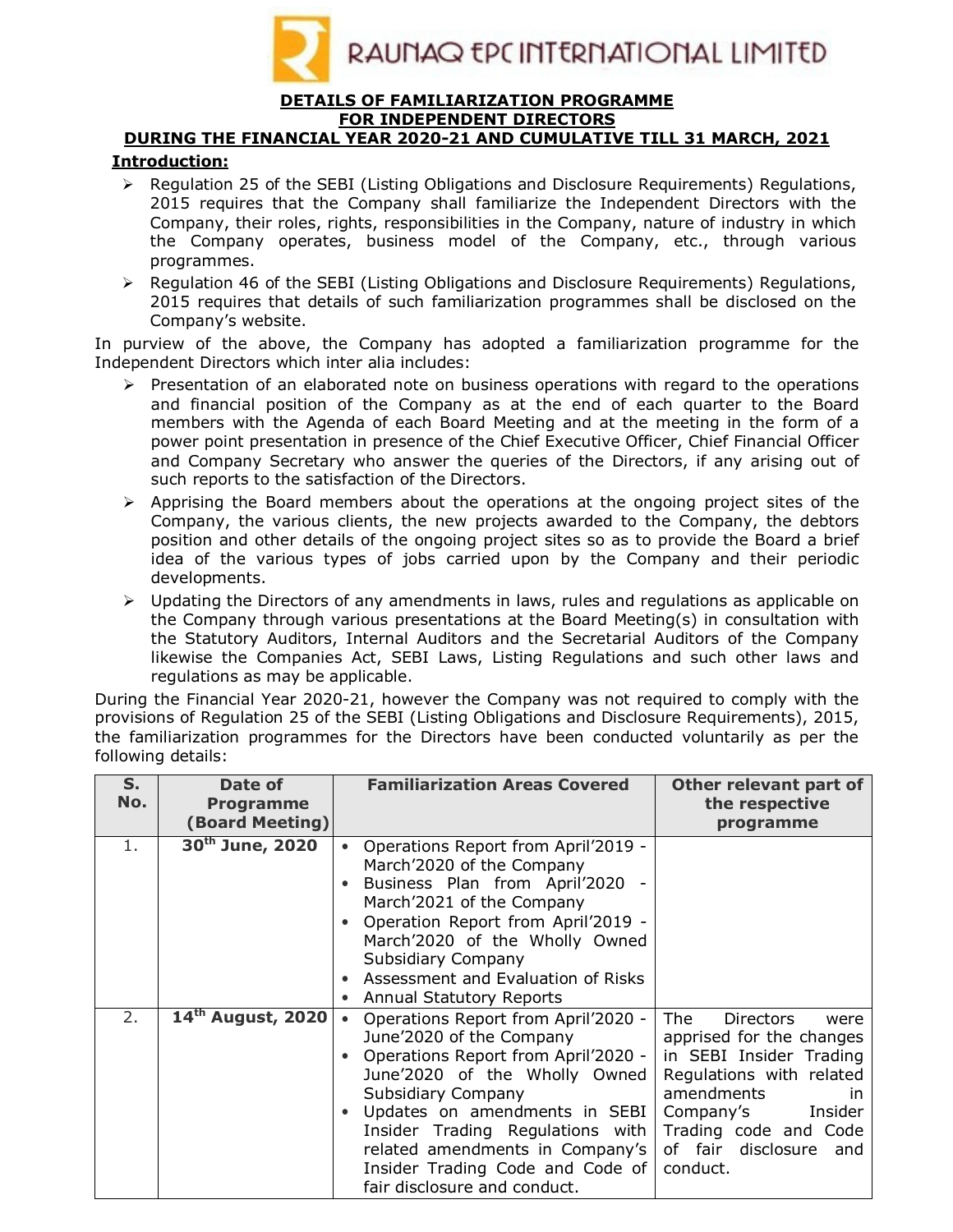

|    | 06 <sup>th</sup> November,<br>2020 | Operations Report from April'2020 -<br>September'2020 of the Company |  |
|----|------------------------------------|----------------------------------------------------------------------|--|
| 4. | 08 <sup>th</sup> February,<br>2021 | Operations Report from April'2020 -<br>December'2020 of the Company  |  |

Due to Novel Corona Virus (COVID-19) outbreak in the Country, the Independent Directors attended the above programmes during the Financial Year 2020-21 through Audio Visual means in the interest of health and safety.

**Details of attendance of Independent Directors in familiarization programmes and no. of hours spent in such programmes during the Financial Year 2020-21 are as follows:**

|         | ZUZU-ZI dre ds idliuws:        |                |                                           |              |                   |  |
|---------|--------------------------------|----------------|-------------------------------------------|--------------|-------------------|--|
| $S_{1}$ | of<br><b>Name</b>              | No. of         | No. of hours spent on programmes attended |              |                   |  |
| No.     | <b>Independent</b>             | the            |                                           |              |                   |  |
|         | <b>Director</b>                | session        |                                           |              |                   |  |
|         |                                | attended       |                                           |              |                   |  |
| 1.      | <b>Sanjeev</b><br>Dr.          | 4              | <b>Date</b>                               | No. of       | <b>Cumulative</b> |  |
|         | Kumar                          |                |                                           | <b>Hours</b> | <b>Hours</b>      |  |
|         |                                |                | 30 <sup>th</sup> June, 2020               | 0.25         | 0.25              |  |
|         |                                |                | 14 <sup>th</sup> August, 2020             | 0.15         | 0.40              |  |
|         |                                |                | 06 <sup>th</sup> November, 2020           | 0.20         | 1.00              |  |
|         |                                |                | 08 <sup>th</sup> February, 2021           | 0.10         | 1.10              |  |
| 2.      | Mr. P.K. Mittal                | $\overline{3}$ | <b>Date</b>                               | No. of       | <b>Cumulative</b> |  |
|         |                                |                |                                           | <b>Hours</b> | <b>Hours</b>      |  |
|         |                                |                | 30 <sup>th</sup> June, 2020               | 0.25         | 0.25              |  |
|         |                                |                | 14 <sup>th</sup> August, 2020             | 0.15         | 0.40              |  |
|         |                                |                | 06 <sup>th</sup> November, 2020           | 0.20         | 1.00              |  |
|         |                                |                | 08 <sup>th</sup> February, 2021           | 0.00         | 1.00              |  |
| 3.      | $\overline{4}$<br>Mr.<br>Rajiv |                | <b>Date</b>                               | No. of       | <b>Cumulative</b> |  |
|         | <b>Chandra</b><br>Rastogi      |                |                                           | <b>Hours</b> | <b>Hours</b>      |  |
|         |                                |                | 30 <sup>th</sup> June, 2020               | 0.25         | 0.25              |  |
|         |                                |                | 14 <sup>th</sup> August, 2020             | 0.15         | 0.40              |  |
|         |                                |                | 06 <sup>th</sup> November, 2020           | 0.20         | 1.00              |  |
|         |                                |                | 08 <sup>th</sup> February, 2021           | 0.10         | 1.10              |  |
|         |                                |                |                                           |              |                   |  |
| 4.      | Ms.                            | $\overline{4}$ | <b>Date</b>                               | No. of       | <b>Cumulative</b> |  |
|         | Seethalakshmi                  |                |                                           | <b>Hours</b> | <b>Hours</b>      |  |
|         | Venkataraman                   |                | 30 <sup>th</sup> June, 2020               | 0.25         | 0.25              |  |
|         |                                |                | 14 <sup>th</sup> August, 2020             | 0.15         | 0.40              |  |
|         |                                |                | 06 <sup>th</sup> November, 2020           | 0.20         | 1.00              |  |
|         |                                |                | 08 <sup>th</sup> February, 2021           | 0.10         | 1.10              |  |

*0.00 indicates Director not present in the meeting.*